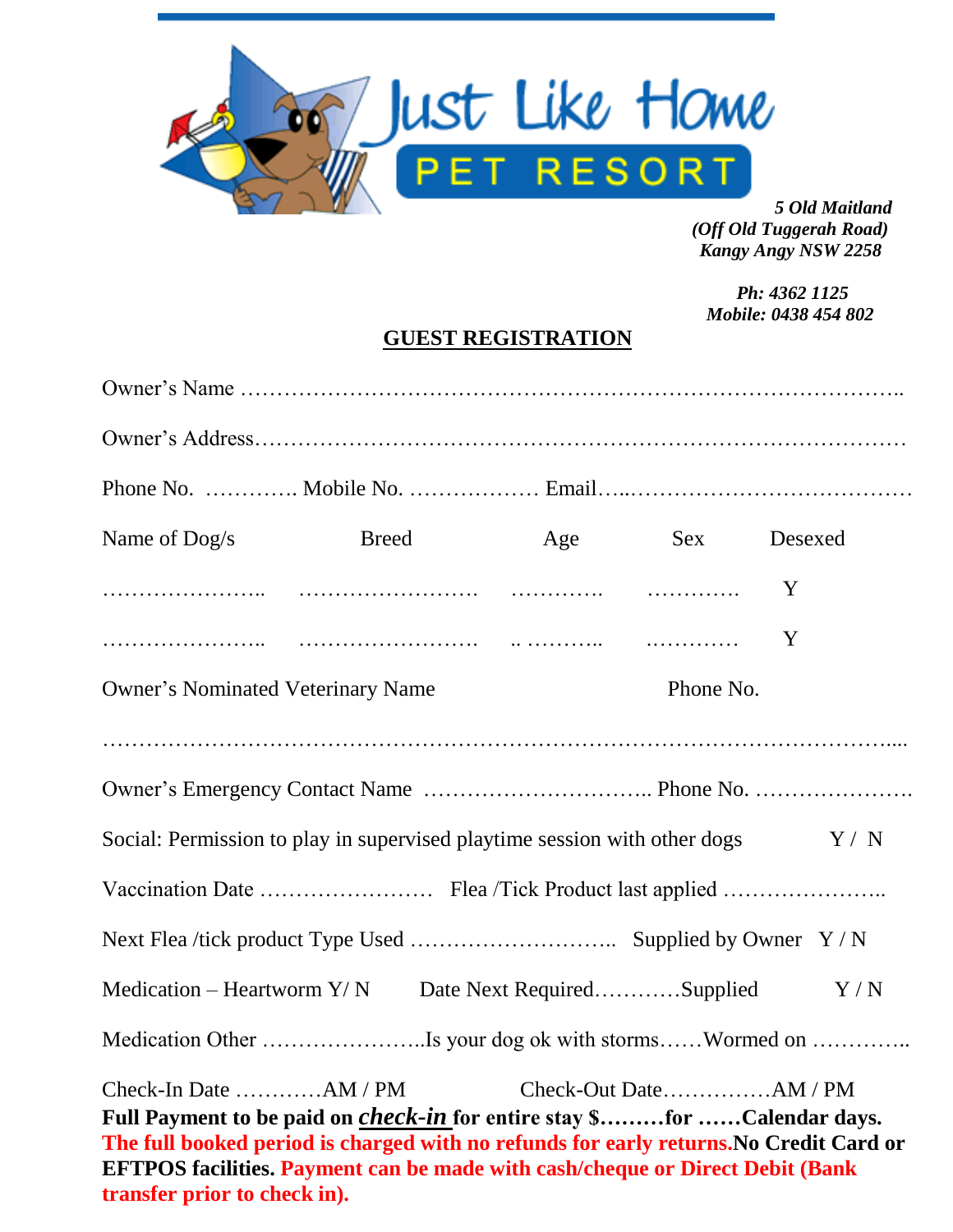### Page 2

### **CONDITIONS OF BOARDING AT JUST LIKE HOME**

- All dogs MUST have been vaccinatated with a C5 (this includes kennel cough) at least 2 weeks prior to boarding and the owner must present a veterinary certificate to **Just Like Home** on arrival.
- To ensure the safety of all dogs boarding at **Just Like Home,** no dog/s will be permitted to be boarded at **Just Like Home** unless a veterinary certificate has been sighted by **Just Like Home** staff.

### **Boarding Rates and Check-In/Out Times (applicable as at July 2022)**

**Rates: \$59.00 for single dog per calendar day \$53.00 each for 2 or more dogs from the same family..** (inclusive of supervised social playtime - please signify your authority for supervised social playtime on page 1 hereto). We offer a **5pm** checkout on day of departure. .

**We have a Public Holiday fee of \$10.00** per day per dog **Please Note Check-in: 7 days/week between 8am to 10am OR 3pm to 4pm. Check out: 7 days/week between 8am to 10am OR 3pm to 5pm**

## **BOARDING AGREEMENT**

#### **I, the Owner agree as follows:**

- 1. I agree that if fleas or parasites are found on my dog, the proprietors and/or staff of Just Like Home Pet Resort (**"Just Like Home"**) are authorised to apply flea treatment appropriate for my dog and charge me accordingly and I agree that such charge will be payable on my dog's departure from **Just Like Home**.
- 2. In the event that my dog requires veterinary attention whilst in the care of **Just Like Home**, I agree to meet all veterinary costs incurred. Whilst **Just Like Home** will endeavour, in the first instance, to contact my nominated veterinarian, if my nominated veterinarian is unavailable (or it is not reasonably practicable for my nominated veterinarian to consult my dog or any other circumstances dictate) I authorise **Just Like Home** to seek veterinary assistance from **Coast and Valley Vets** or the emergency on-call vet for that Practice. Further, I give my authority for the veterinarian to treat my dog and I will fully reimburse the costs of same to **Just Like Home** before the dog is released from **Just Like Home** or the said veterinarian's care.
- 3. I agree that **Just Like Home** shall not be held responsible for Canine Influenza, Paralysis Tick or any injury that may occur to my dog during its stay at **Just Like Home**.
- 4. I agree that my dog shall not leave **Just Like Home** until all fees owing to **Just Like Home** have been paid in full.
- 5. I agree that if I do not collect my dog from **Just Like Home** within 14 days of the date on which my dog is due to depart **Just Like Home**, I authorise **Just Like Home** to re-house my dog or make whatever other arrangements for my dog that are considered appropriate in the circumstances, in **Just Like Home's** discretion.
- 6. We DONT accept dogs over 7 months UNDESEXED male or female

#### **I have read, understand and agree to the terms of dog boarding at Just Like Home.**

Date:

Owner's signature..............................................

Print name.........................................................